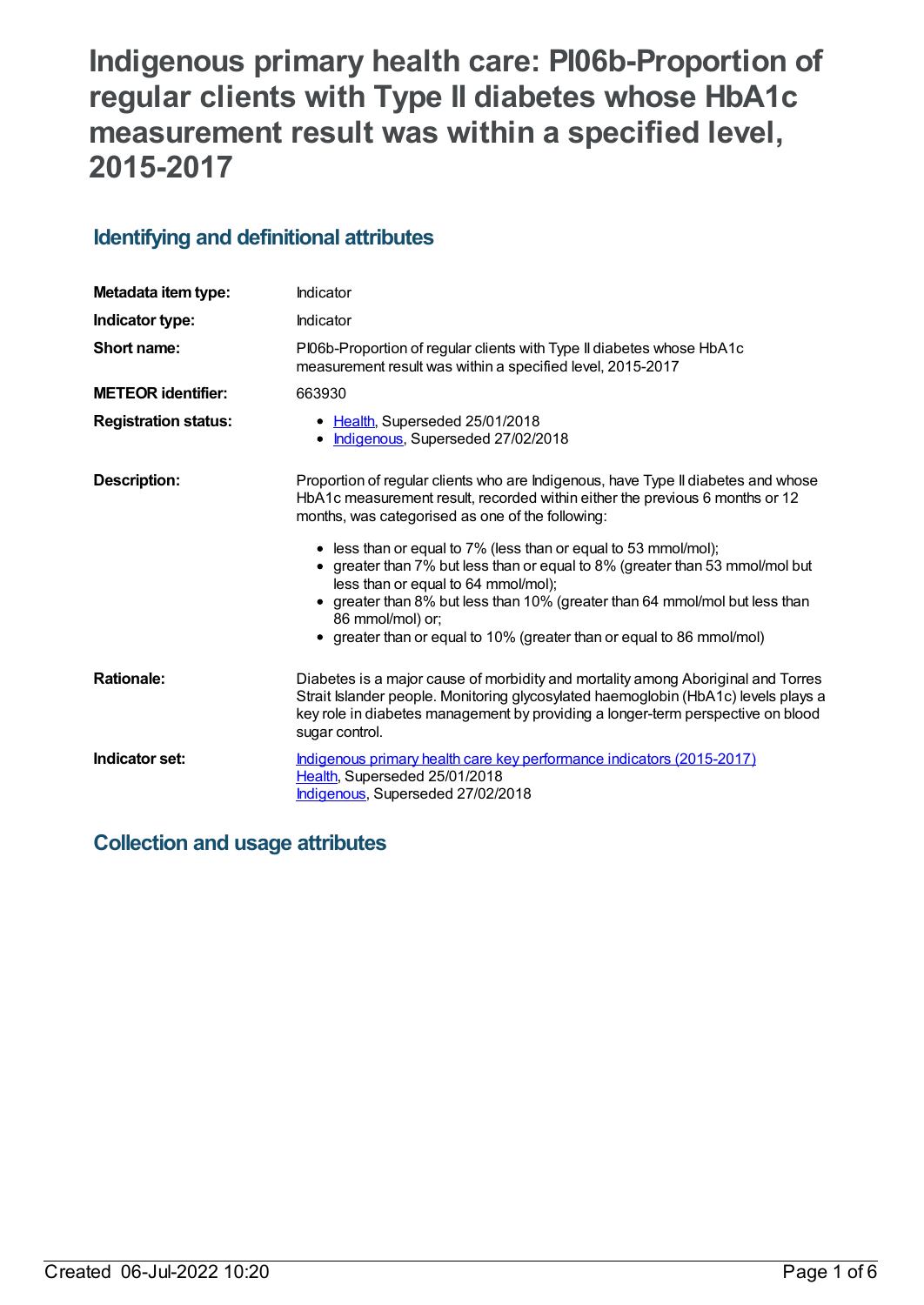| <b>Computation description:</b> | Proportion of regular clients who are Indigenous, have Type II diabetes and whose<br>HbA1c measurement result, recorded within the previous 6 months or 12 months,<br>was categorised as one of the following:<br>• less than or equal to 7% (less than or equal to 53 mmol/mol);                                                                                                                              |
|---------------------------------|----------------------------------------------------------------------------------------------------------------------------------------------------------------------------------------------------------------------------------------------------------------------------------------------------------------------------------------------------------------------------------------------------------------|
|                                 | • greater than 7% but less than or equal to 8% (greater than 53 mmol/mol but<br>less than or equal to 64 mmol/mol);<br>• greater than 8% but less than 10% (greater than 64 mmol/mol but less than<br>86 mmol/mol) or;<br>• greater than or equal to 10% (greater than or equal to 86 mmol/mol)                                                                                                                |
|                                 | 'Regular client' refers to a client of an Australian Government Department of Health-<br>funded primary health care service (that is required to report against the Indigenous<br>primary health care key performance indicators) who has an active medical record;<br>that is, a client who has attended the Department of Health-funded primary health<br>care service at least 3 times in the last 2 years. |
|                                 | HbA1c: glycosylated haemoglobin.                                                                                                                                                                                                                                                                                                                                                                               |
|                                 | Exclude Type I diabetes, secondary diabetes, gestational diabetes mellitus (GDM),<br>previous GDM, impaired fasting glucose (IFG), impaired glucose tolerance (IGT).                                                                                                                                                                                                                                           |
|                                 | Presented as a percentage.                                                                                                                                                                                                                                                                                                                                                                                     |
|                                 | Calculated separately for each HbA1c range, for each time period.                                                                                                                                                                                                                                                                                                                                              |
|                                 | Include only the most recent HbA1c measurement from each time period.                                                                                                                                                                                                                                                                                                                                          |
|                                 | If the client has had their HbA1C measured more than once in the relevant period,<br>only the most recently recorded result is included in this calculation.                                                                                                                                                                                                                                                   |
| <b>Computation:</b>             | (Numerator ÷ Denominator) x 100                                                                                                                                                                                                                                                                                                                                                                                |
| <b>Numerator:</b>               | Calculation A: Number of regular clients who are Indigenous, have Type II diabetes<br>and whose HbA1c measurement result, recorded within the previous 6 months, was<br>less than or equal to 7% (less than or equal to 53 mmol/mol).                                                                                                                                                                          |
|                                 | Calculation B: Number of regular clients who are Indigenous, have Type II diabetes<br>and whose HbA1c measurement result, recorded within the previous 6 months, was<br>greater than 7% but less than or equal to 8% (greater than 53 mmol/mol but less<br>than or equal to 64 mmol/mol).                                                                                                                      |
|                                 | Calculation C: Number of regular clients who are Indigenous, have Type II diabetes<br>and whose HbA1c measurement result, recorded within the previous 6 months, was<br>greater than 8% but less than 10% (greater than 64 mmol/mol but less than 86<br>mmol/mol).                                                                                                                                             |
|                                 | Calculation D: Number of regular clients who are Indigenous, have Type II diabetes<br>and whose HbA1c measurement result, recorded within the previous 6 months, was<br>greater than or equal to 10% (greater than or equal to 86 mmol/mol).                                                                                                                                                                   |
|                                 | Calculation E: Number of regular clients who are Indigenous, have Type II diabetes<br>and whose HbA1c measurement result, recorded within the previous 12 months,<br>was less than or equal to 7% (less than or equal to 53 mmol/mol).                                                                                                                                                                         |
|                                 | Calculation F: Number of regular clients who are Indigenous, have Type II diabetes<br>and whose HbA1c measurement result, recorded within the previous 12 months,<br>was greater than 7% but less than or equal to 8% (greater than 53 mmol/mol but<br>less than or equal to 64 mmol/mol).                                                                                                                     |
|                                 | Calculation G: Number of regular clients who are Indigenous, have Type II diabetes<br>and whose HbA1c measurement result, recorded within the previous 12 months,<br>was greater than 8% but less than 10% (greater than 64 mmol/mol but less than 86<br>mmol/mol).                                                                                                                                            |
|                                 | Calculation H: Number of regular clients who are Indigenous, have Type II diabetes<br>and whose HbA1c measurement result, recorded within the previous 12 months,<br>was greater than or equal to 10% (greater than or equal to 86 mmol/mol).                                                                                                                                                                  |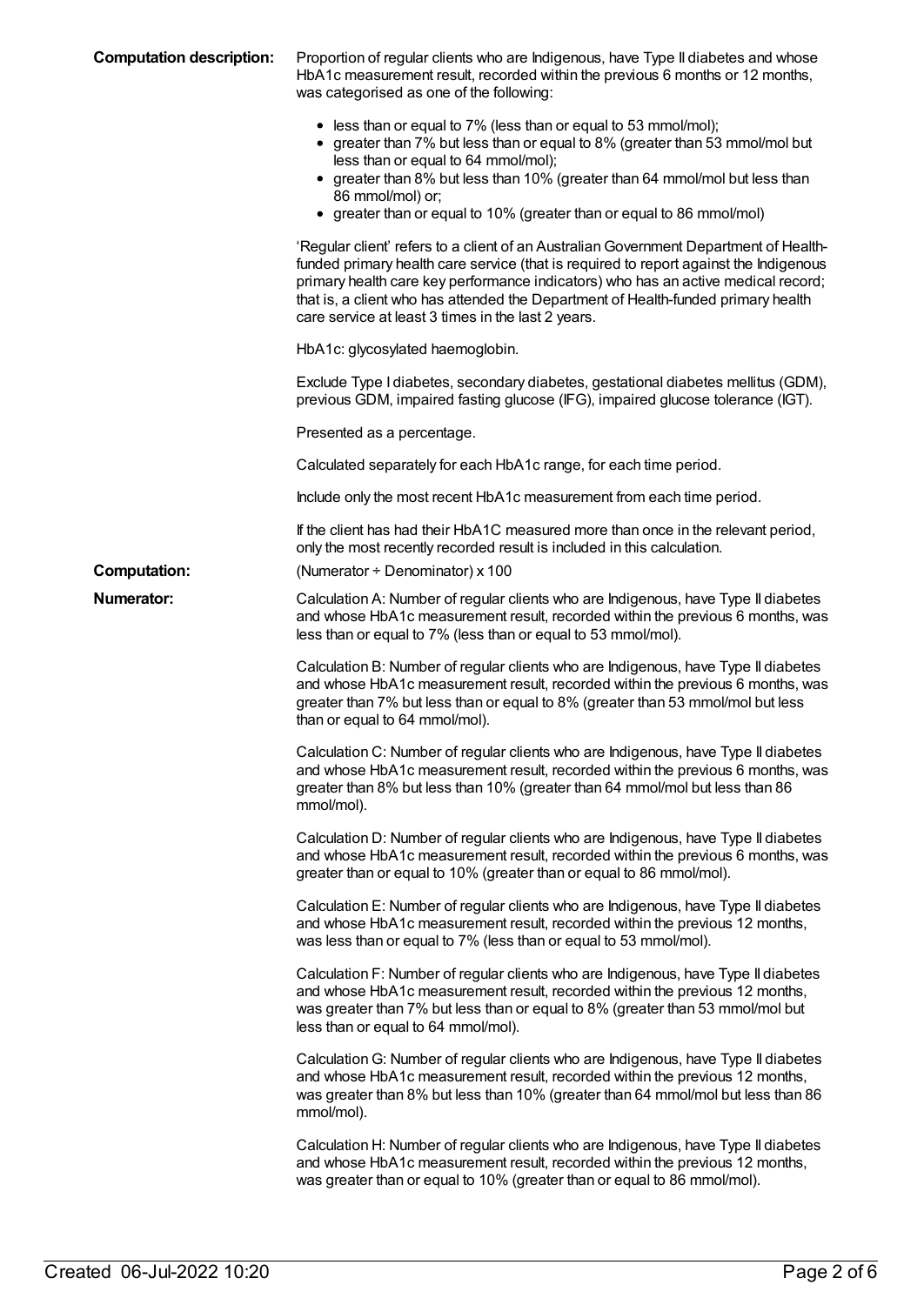[Person—diabetes](https://meteor.aihw.gov.au/content/270194) mellitus status, code NN

**Data Source**

[Indigenous](https://meteor.aihw.gov.au/content/430643) primary health care data collection

**NMDS / DSS**

[Indigenous](https://meteor.aihw.gov.au/content/585036) primary health care DSS 2015-17

**Guide for use**

Type II diabetes only.

### **Data Element / Data Set**

[Person—Indigenous](https://meteor.aihw.gov.au/content/291036) status, code N

**Data Source**

[Indigenous](https://meteor.aihw.gov.au/content/430643) primary health care data collection

**NMDS / DSS**

[Indigenous](https://meteor.aihw.gov.au/content/585036) primary health care DSS 2015-17

### **Data Element / Data Set**

[Person—regular](https://meteor.aihw.gov.au/content/436639) client indicator, yes/no code N

**Data Source**

[Indigenous](https://meteor.aihw.gov.au/content/430643) primary health care data collection

**NMDS / DSS**

[Indigenous](https://meteor.aihw.gov.au/content/585036) primary health care DSS 2015-17

## **Data Element / Data Set**

[Person—glycosylated](https://meteor.aihw.gov.au/content/589601) haemoglobin level, code N

**Data Source**

[Indigenous](https://meteor.aihw.gov.au/content/430643) primary health care data collection

**NMDS / DSS**

[Indigenous](https://meteor.aihw.gov.au/content/585036) primary health care DSS 2015-17

#### **Guide for use**

Response to this is conditional on responding 'yes' to having had an HbA1c measurement result recorded within the previous 6 months or 12 months.

**Denominator:** Calculation A, B, C, D: Total number of regular clients who are Indigenous, have Type II diabetes and have had an HbA1c measurement result recorded within the previous 6 months.

> Calculation E, F, G, H: Total number of regular clients who are Indigenous, have Type II diabetes and have had an HbA1c measurement result recorded within the previous 12 months.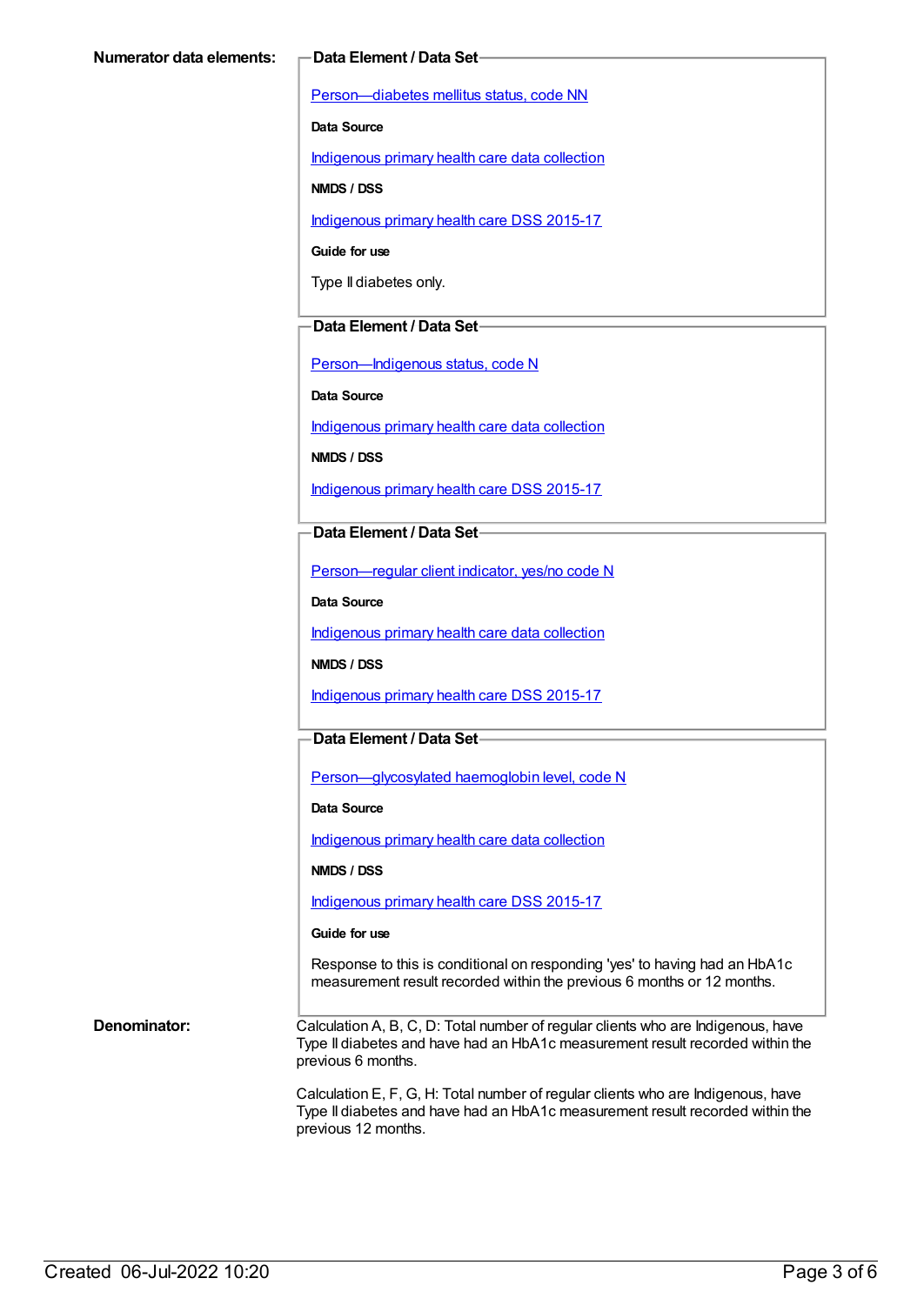#### **Denominator data elements:**

#### **Data Element / Data Set**

[Person—diabetes](https://meteor.aihw.gov.au/content/270194) mellitus status, code NN

**Data Source**

[Indigenous](https://meteor.aihw.gov.au/content/430643) primary health care data collection

**NMDS / DSS**

[Indigenous](https://meteor.aihw.gov.au/content/585036) primary health care DSS 2015-17

**Guide for use**

Type II diabetes only.

### **Data Element / Data Set**

[Person—Indigenous](https://meteor.aihw.gov.au/content/291036) status, code N

**Data Source**

[Indigenous](https://meteor.aihw.gov.au/content/430643) primary health care data collection

**NMDS / DSS**

[Indigenous](https://meteor.aihw.gov.au/content/585036) primary health care DSS 2015-17

### **Data Element / Data Set**

[Person—regular](https://meteor.aihw.gov.au/content/436639) client indicator, yes/no code N

**Data Source**

[Indigenous](https://meteor.aihw.gov.au/content/430643) primary health care data collection

**NMDS / DSS**

[Indigenous](https://meteor.aihw.gov.au/content/585036) primary health care DSS 2015-17

### **Data Element / Data Set**

[Person—glycosylated](https://meteor.aihw.gov.au/content/441495) haemoglobin measurement result recorded indicator, yes/no code N

#### **Data Source**

[Indigenous](https://meteor.aihw.gov.au/content/430643) primary health care data collection

#### **NMDS / DSS**

[Indigenous](https://meteor.aihw.gov.au/content/585036) primary health care DSS 2015-17

#### **Disaggregation:** 1. Sex:

- a) Male b) Female
- 2. Age: a) 0-4 years  $b)$  5-14 years c) 15-24 years d) 25-34 years e) 35-44 years f) 45-54 years g) 55-64 years h) 65 years and over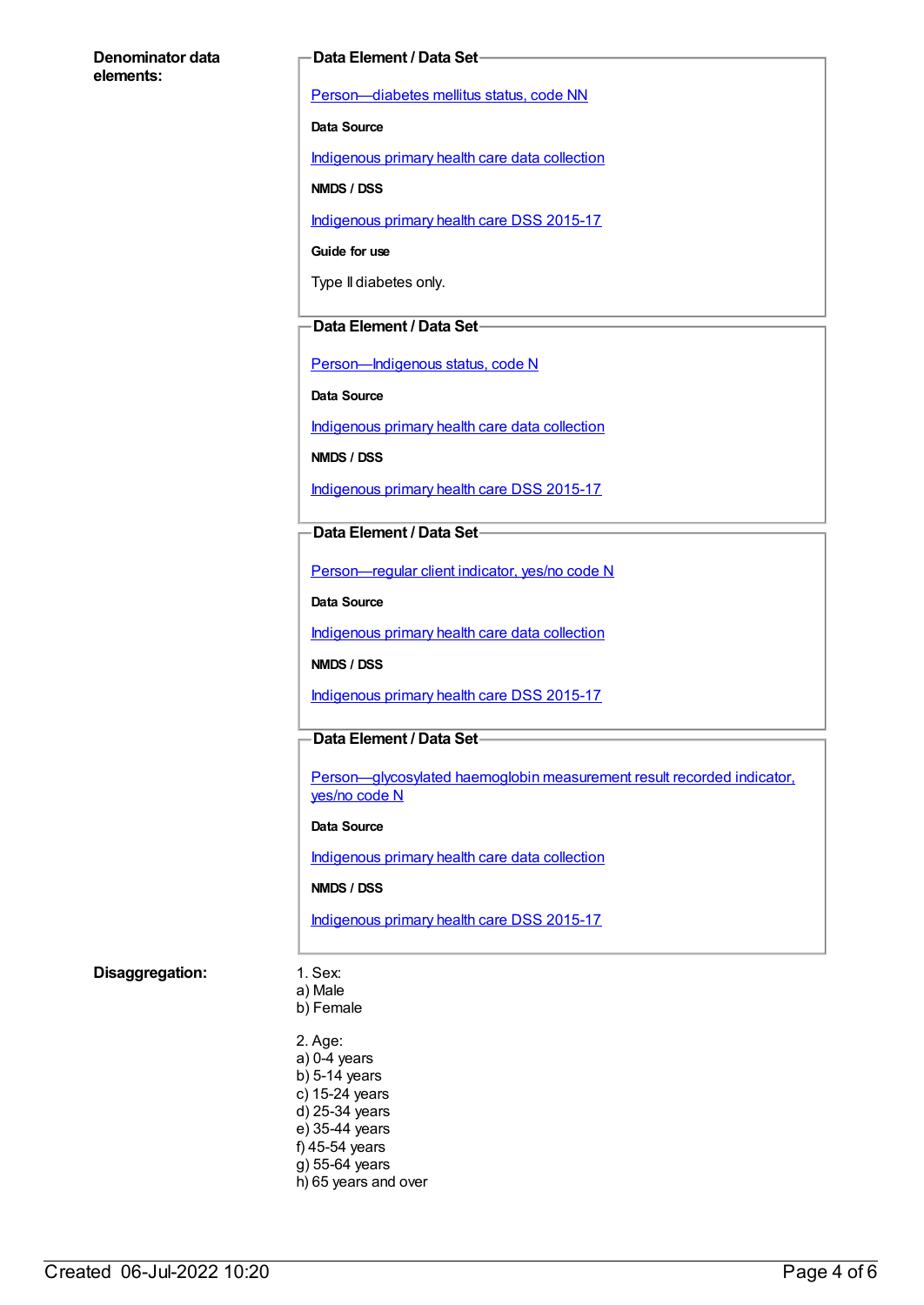| <b>Disaggregation data</b> |  |
|----------------------------|--|
| elements:                  |  |

#### **Data Element / Data Set**

[Person—sex,](https://meteor.aihw.gov.au/content/287316) code N

**Data Source**

[Indigenous](https://meteor.aihw.gov.au/content/430643) primary health care data collection

**NMDS / DSS**

[Indigenous](https://meteor.aihw.gov.au/content/585036) primary health care DSS 2015-17

## **Data Element / Data Set**

[Person—age,](https://meteor.aihw.gov.au/content/303794) total years N[NN]

**Data Source**

[Indigenous](https://meteor.aihw.gov.au/content/430643) primary health care data collection

**NMDS / DSS**

[Indigenous](https://meteor.aihw.gov.au/content/585036) primary health care DSS 2015-17

# **Representational attributes**

| <b>Representation class:</b> | Percentage |
|------------------------------|------------|
| Data type:                   | Real       |
| Unit of measure:             | Person     |

# **Indicator conceptual framework**

| <b>Framework and</b> | Effective/Appropriate/Efficient |
|----------------------|---------------------------------|
| dimensions:          |                                 |

# **Data source attributes**

| Data sources: | Data Source                                    |
|---------------|------------------------------------------------|
|               | Indigenous primary health care data collection |
|               | Frequency                                      |
|               | 6 monthly                                      |
|               | Data custodian                                 |
|               | Australian Institute of Health and Welfare.    |

# **Source and reference attributes**

**Submitting organisation:** Australian Institute of Health and Welfare

AustralianGovernment Department of Health

# **Relational attributes**